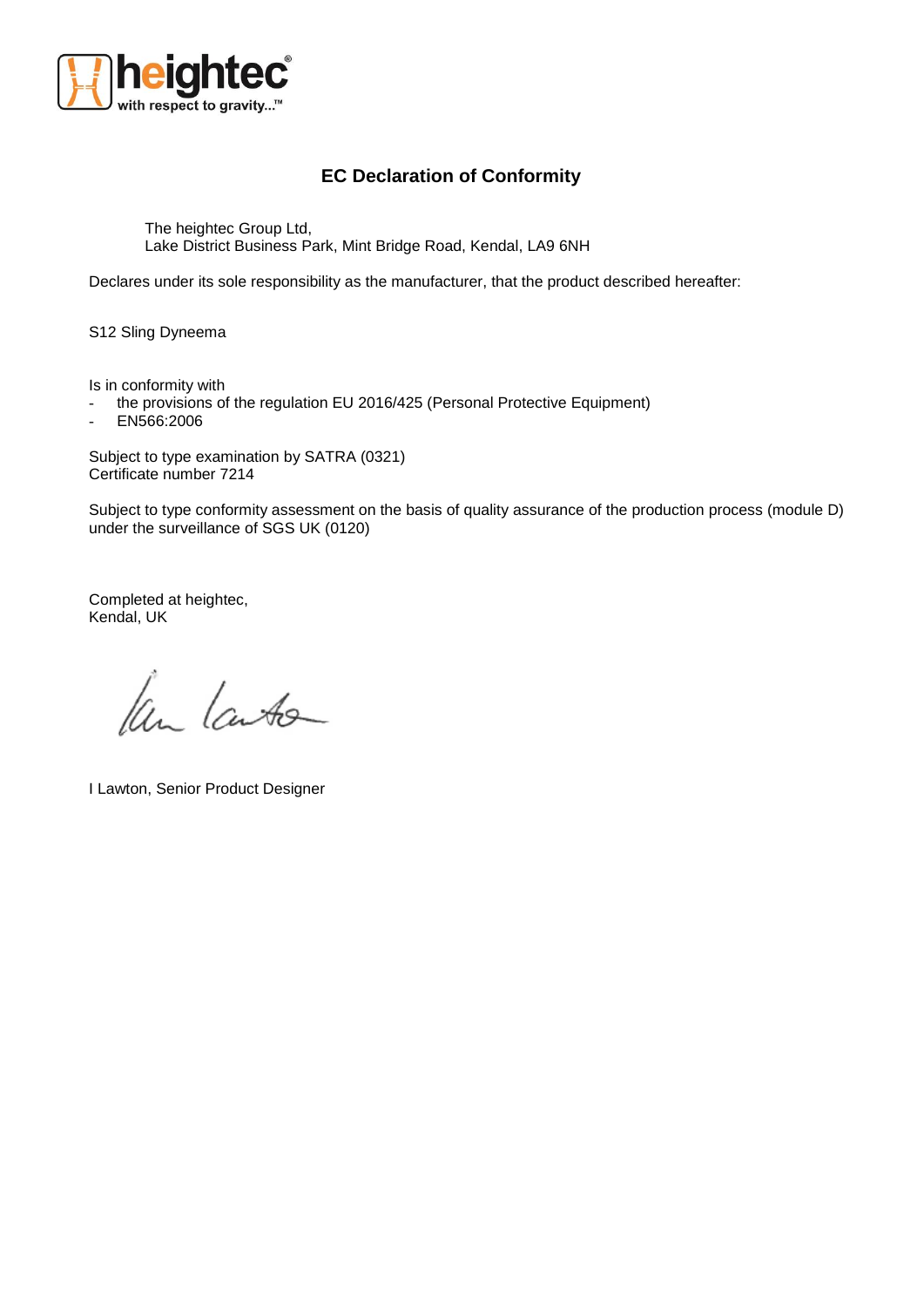

## **EU-Konformitätserklärung**

The heightec Group Ltd, Lake District Business Park, Mint Bridge Road, Kendal, LA9 6NH

Erklärt in alleiniger Verantwortung als Hersteller, dass folgendes Produkt:

S12 Sling Dyneema

Folgende Vorschriften erfüllt Verordnung EU 2016/425 (persönliche Schutzausrüstungen)

Angewandte Normen - EN566:2006

EU Baumusterprüfung durch benannte Stelle SATRA (0321) EU-Baumusterprüfbescheinigung 7214

Das Produkt unterliegt dem Konformitätsbewertungsverfahren auf der Grundlage einer Qualitätssicherung bezogen auf den Produktionsprozess (Modul D) unter Aufsicht der benannten Stelle SGS UK (0120)

Ausgestellt durch heightec, Kendal, UK

Ken Lauto

I Lawton, Senior Product Designer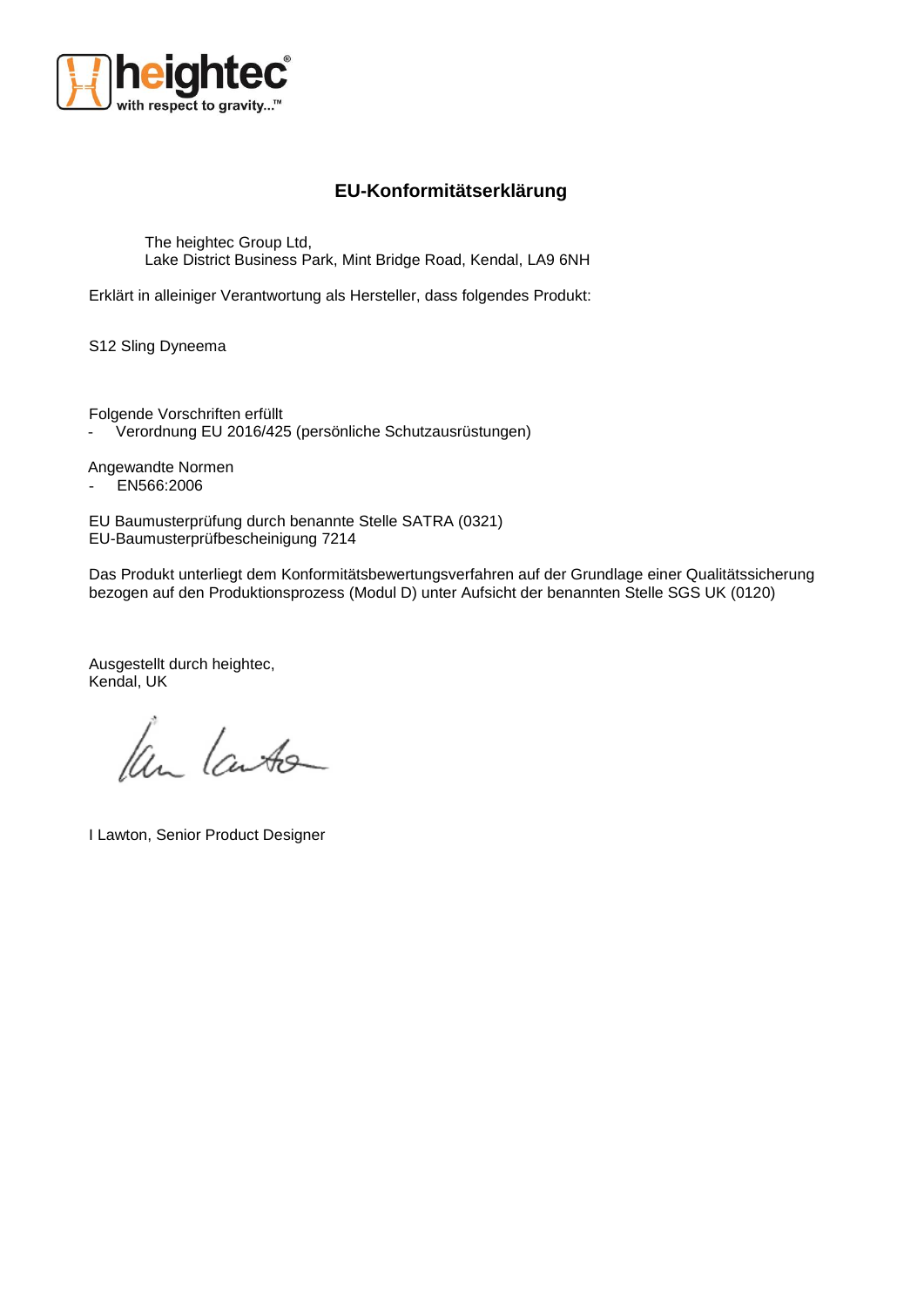

## **Declaração de Conformidade CE**

The heightec Group Ltd, Lake District Business Park, Mint Bridge Road, Kendal, LA9 6NH

Declara sob responsabilidade própria como fabricante, que o produto descrito de seguida:

S12 Sling Dyneema

Está em conformidade com

- as disposições do regulamento EU 2016/425 (Equipamentos de Proteção Individual)
- EN566:2006

Sujeito a examinação por SATRA (0321) Número de Certificação 7214

Sujeito a avaliação de conformidade no âmbito do controlo de qualidade do processo produtivo (módulo D), sob a vigilância do SGS UK (0120).

Completado na heightec, Kendal, UK

Ken Laute

I Lawton, Senior Product Designer